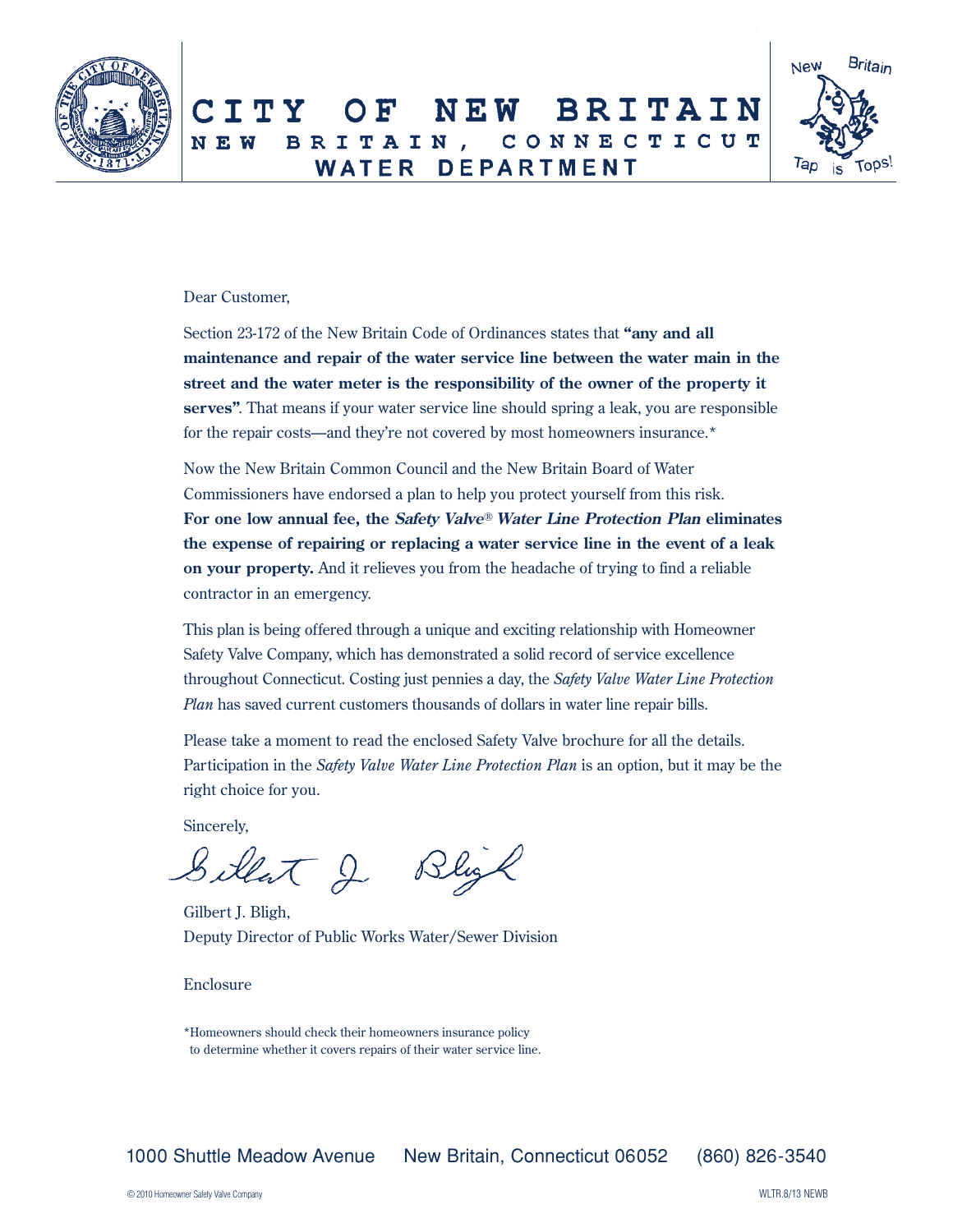# **Don't Let an Unexpected Water Line Leak Drain Your Wallet**

**Locate leak \$100 per hour**

**Replace service line \$2,000 or more**

> **Loam and reseed lawn \$200 or more**

> > **Restore sidewalk and driveway \$300 or more**



## **Avoid the headache, the hassle and the expense caused by an unexpected water line emergency on your property.**

Sign up today for the Safety Valve Water Line Protection Plan and gain peace of mind knowing that if something should go wrong with your water line, you're covered.



# **Water Line Protection Plan FOR RESIDENTIAL CUSTOMERS**

Since 1999, the Safety Valve Water Line Protection Plan has been helping homeowners in over 100 communities in Connecticut, Massachusetts, New Hampshire and Rhode Island to save thousands of dollars in water line repairs.



#### **Your Account**

The area below can be completed and used as a quick reference any time you contact Safety Valve regarding your account.

| Amount: \$ |
|------------|
|            |
|            |
|            |
|            |
|            |
|            |
|            |
|            |
|            |
|            |
|            |
|            |
|            |
|            |

#### **The 24/7 emergency telephone number is noted in RED on your service agreement.**



#### **safetyvalveplans.com**

**Business Office:** Homeowner Safety Valve Company 835 Main Street Bridgeport, CT 06604-4995 (203) 362-3093 1-888-537-5006 toll free

**Payment Address:** *Make checks payable to:* **Safety Valve** PO. Box 3197 Danbury, CT 06813-3197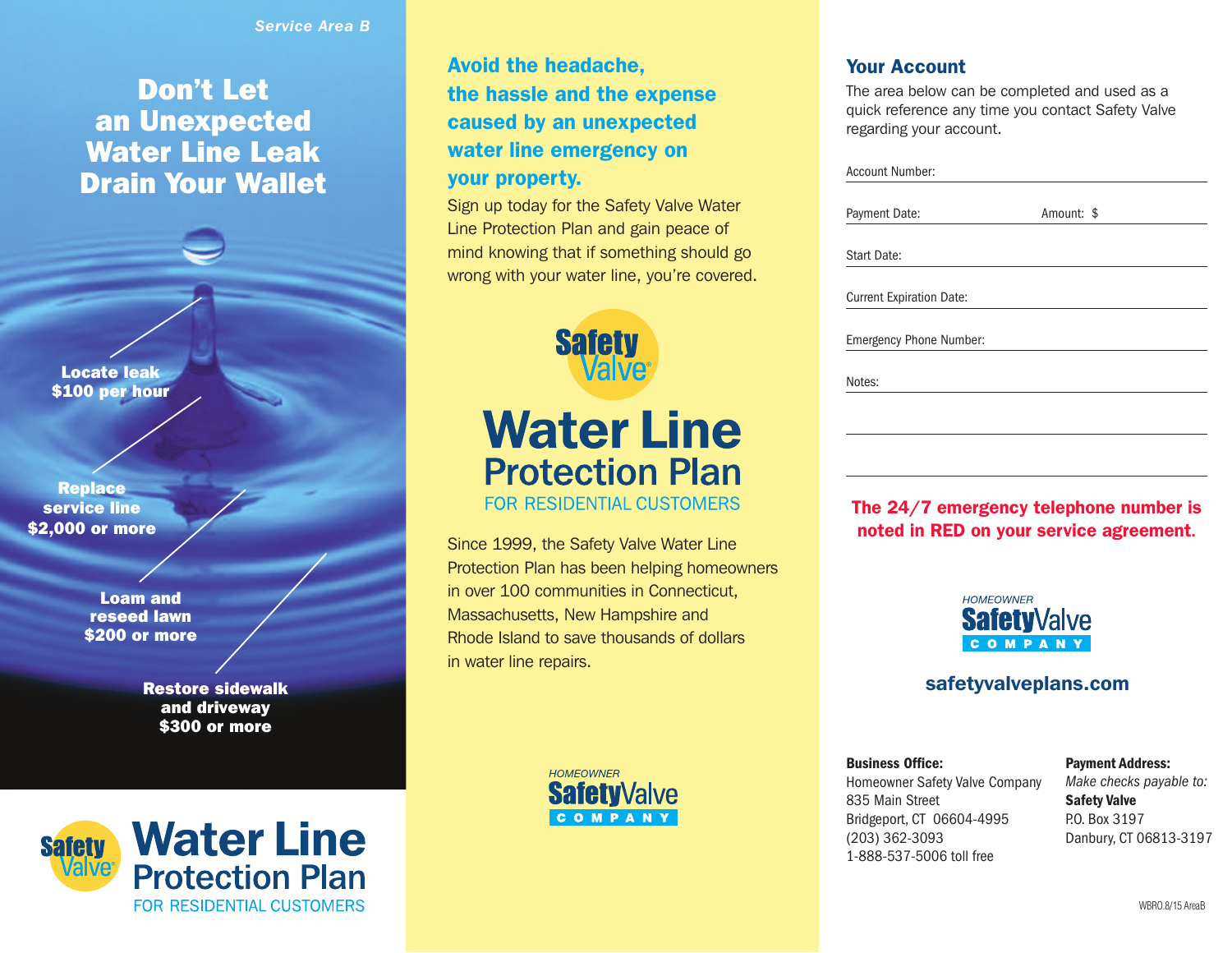# **Do you know**

that you are responsible for the maintenance of the water line which runs underground from your house out to where it connects to the water main in the street?

## **If a leak should occur, the repairs could cost you thousands of dollars**

...and they're not covered by most homeowners insurance policies.\*

*\*Homeowners should check their homeowners insurance policy to determine whether it covers repairs of their water service equipment.*

#### *What can cause your water line to suddenly leak?*

Age of water line Pipe material Soil conditions

Temperature changes Ground shifting Tree roots

**You own and are responsible for your WATER SERVICE LINE, CURB BOX, CURB VALVE and SERVICE CONNECTION,** *shown in yellow***, from the street to your home.**



**Clean water flows IN to your home.**

**Your local water company is responsible for the Water Main,** *shown in blue***.**

# **Here's how it works**

**Without The Water Line Protection Plan**

#### **If you were to suddenly discover that your water line was leaking, you would have to:**

- Find and employ advanced leak detection equipment to pinpoint the location of the leak on your property
- Find and pay an excavator to replace or repair your leaking water service line, curb valve and service connection
- Loam and reseed your lawn in the area of excavation
- Pave your driveway or replace your sidewalk in the area of repair
- Obtain street opening permits and traffic control

*And your total repair could end up costing \$2,500...OR MORE!*

#### **With The Water Line Protection Plan, You're Covered!**

#### *For one low annual fee, a single call to the Safety Valve Emergency Line takes care of it all!*

You avoid the headache of trying to find a reliable contractor in a hurry, and you benefit with big savings and fast, expert repairs to your water line.

#### **Enroll today**

Refer to the enclosed enrollment form for your Water Line Protection Plan pricing. Coverage begins 30 days after receipt of your payment.

To sign up, simply complete and return the enclosed enrollment form with your payment *OR* call anytime, 24/7, to enroll by phone with a MasterCard or Visa.

*Refer to theWater Service Agreement for specific coverage details.*

# **What our customers are saying...**

*"The Safety Valve Plan is worth the investment. I don't think I could be more satisfied with your service! I made ONE call and the rest was done!"*

> *"It was actually a treat to deal with contractors so pleasant and efficient. I felt no worries at all about their technical knowledge.Thank you."*

*"Extremely pleased with the value of your service! You saved me an arm and a leg! You would be crazy not to get this if you have an old water line."*

**1.888.537.5006** *Toll-free*

**203.362.3093** *in the Bridgeport, CT area*

### **safetyvalveplans.com**

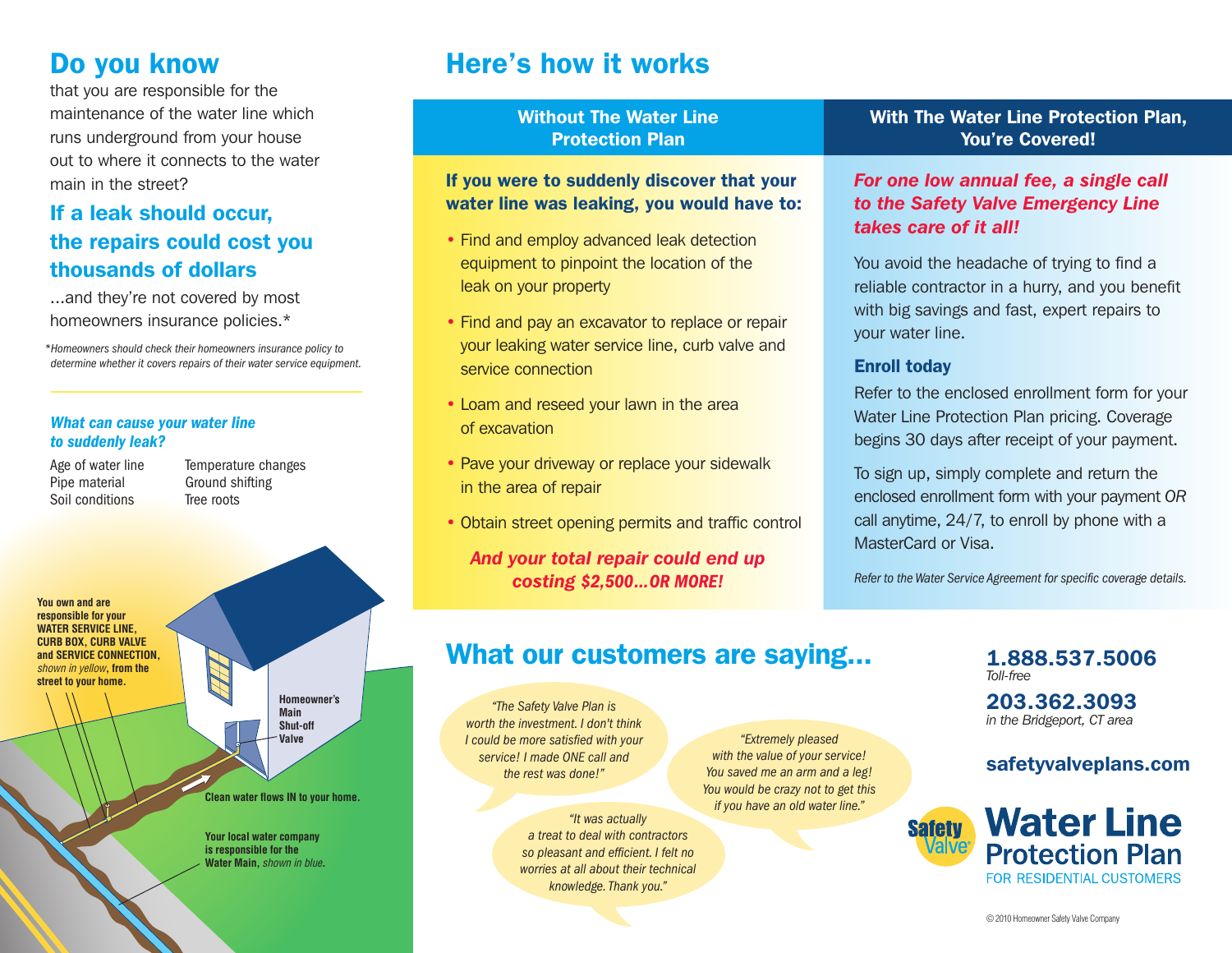#### *For Customers of New Britain Water Department*

**Please retain this Service Agreement as the only record of your coverage.**

### **Service Agreement for Your Water Service Line Protection Plan ("Plan") Coverage**

The Plan covers all parts, material, and labor required to perform the services listed in the brochure under the description of the Plan. The determination of whether and with what to repair or replace your leaking service line is at the discretion of Homeowner Safety Valve Company (the "Company") or its agent. Plan coverage includes excavation, paving, loaming, and seeding of the lawn as required in the area of the repair or replacement up to \$10,000 annually and per incident. Plan coverage does not include replacement of sod, shrubbery or mulch that must be moved in order to repair a service leak or perform other work. If such material must be moved to perform such work, the exposed area will be covered with grass seed.

### **Exclusions:** *What is NOT covered under the Plan*

This Plan specifically excludes service to the following: (a) main shut-off house valve; (b) pressure reducing valve; (c) booster pump, (d) meter pit frame or cover; (e) curb box adapter and/or cover; (f) lawn and/or fire sprinkler lines and systems; (g) any leaks inside the premises beyond the main valve in the house; (h) any part not specifically listed in the brochure under the description of the Plan; (i) equipment, included but not limited to, service connections or service lines, damaged directly or indirectly as a result of you or any other party working or excavating on the property or in the vicinity of such connections or service lines. This Plan does not cover any work required as a result of unusual circumstances, including but not limited to earthquake, aftershocks, volcanic eruption, landslide, natural disaster, civil disobedience, riot, or war. This Plan does not cover any damages caused by freezing.

### **Customer Responsibility**

#### **In the event of a service leak, you are responsible for notifying NEW BRITAIN WATER DEPARTMENT at (860) 826-3536 Monday thru Friday from 7:00 A.M. to 3:30 P.M. After hours please call (860) 826-3546 as soon as is practical.**

If a service leak on the property causes a slippery or hazardous condition on the property, any other property, or any public street, you remain solely responsible for making such area safe. THE COMPANY WILL NOT BE LIABLE FOR ANY DAMAGE CAUSED BY SUCH ICING AND/OR OTHER SLIPPERY OR HAZARDOUS CONDITION.

### **Other Conditions/Restrictions**

- 1. *Eligibility:* The residential Service Line Protection Plan is available only for one through six-family residential dwellings located in NEW BRITAIN WATER DEPARTMENT service territory with a service line size no greater than 3 inch in diameter. In order to be eligible for coverage, such service lines must conform to all applicable regulations. The Company reserves the right to deny Plan coverage for any reason. Plan membership covers only one service connection and/or service line. Separate Plan coverage is required for each additional service connection and/or service line on a property whether or not the additional connection or line is individually metered. The Plan is not available to condominium units or complexes. Seasonal properties are not eligible for Plan coverage.
- 2. *Enrollment:* Coverage begins 30 days after the Company receives your enrollment form and payment. A \$12.00 fee will be charged for returned checks. **All covered parts must be in good operating condition on the date Plan coverage begins.** Any leaks that exist prior to Plan enrollment will not be covered. The Company reserves the right to make an on-site inspection of the service line before accepting any responsibility under the Plan.
- 3. *Termination/cancellation of Plan(s):* The Company reserves the right to terminate a Plan if any service person responding to a service call at the customer's home determines that one or more of the following conditions exists: (1) the service line does not conform to all applicable regulations; (2) the service line otherwise does not qualify under the Plan; or (3) there are unsafe working conditions that the customer refuses to remedy. Failure to provide access to or otherwise permit the servicing of any parts necessary to maintain the parts covered under the Plan will automatically terminate the Plan. If a contract is revoked for